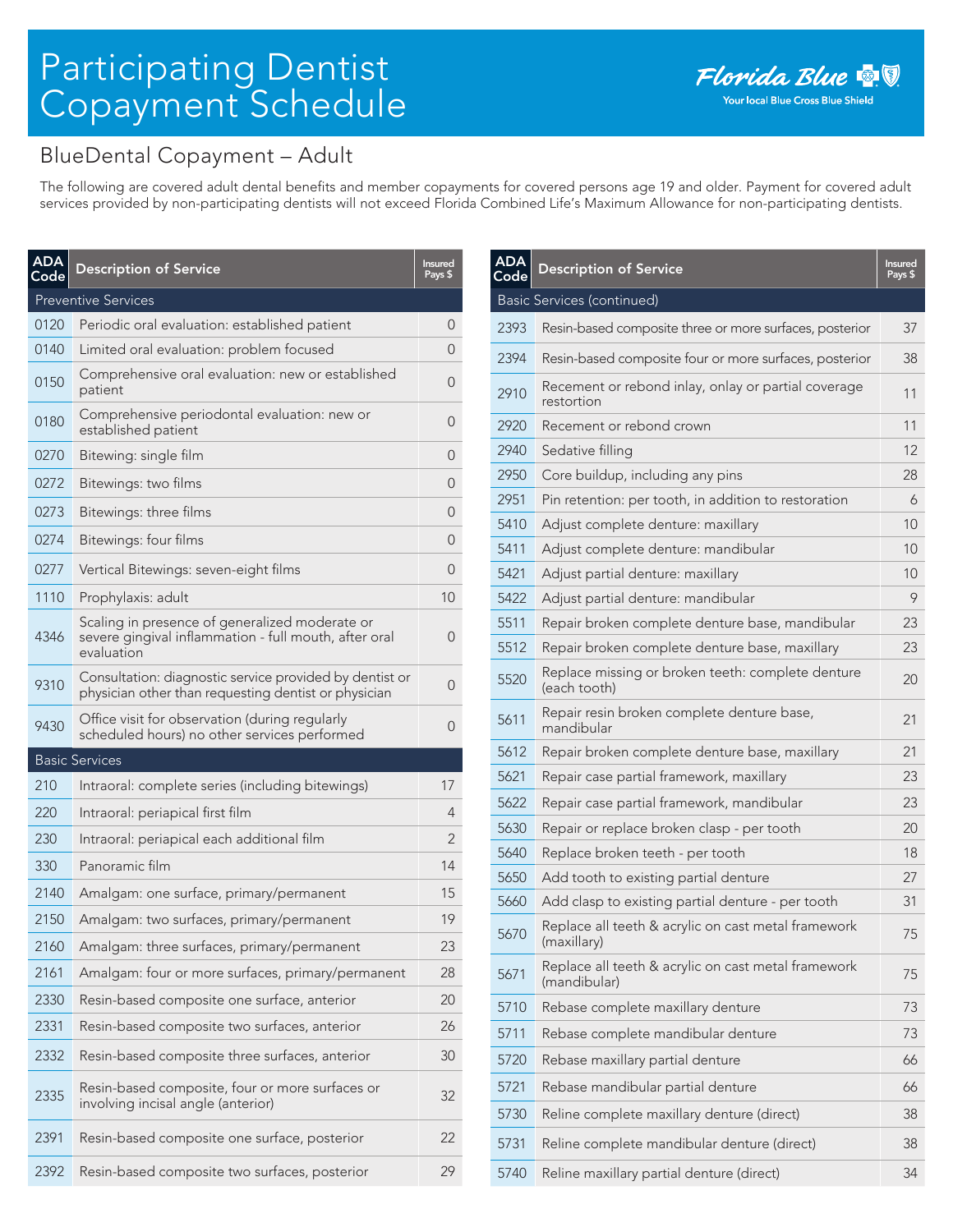| <b>ADA</b><br>Code | <b>Description of Service</b>                                                                                                  | <b>Insured</b><br>Pays \$ |
|--------------------|--------------------------------------------------------------------------------------------------------------------------------|---------------------------|
|                    | Basic Services (continued)                                                                                                     |                           |
| 5741               | Reline mandibular partial denture (direct)                                                                                     | 34                        |
| 5750               | Reline complete maxillary denture (indirect)                                                                                   | 59                        |
| 5751               | Reline complete mandibular denture (indirect)                                                                                  | 57                        |
| 5760               | Reline maxillary partial denture (indirect)                                                                                    | 53                        |
| 5761               | Reline mandibular partial denture (indirect)                                                                                   | 53                        |
| 5850               | Tissue conditioning, maxillary                                                                                                 | 18                        |
| 5851               | Tissue conditioning, mandibular                                                                                                | 19                        |
| 6930               | Recement or rebond fixed partial denture                                                                                       | 17                        |
| 6980               | Fixed partial denture repair, by report                                                                                        | 30                        |
| 7111               | Extraction, coronal remnants: deciduous tooth                                                                                  | 11                        |
| 7140               | Extraction (elevation and/or forceps removal):<br>erupted tooth or exposed root                                                | 17                        |
| 7210               | Surgical removal of erupted tooth requiring elevation<br>of mucoperiosteal flap and removal of bone and/or<br>section of tooth | 31                        |
| 7220               | Removal of impacted tooth: soft tissue                                                                                         | 39                        |
| 7230               | Removal of impacted tooth: partially bony                                                                                      | 53                        |
| 7240               | Removal of impacted tooth: completely bony                                                                                     | 64                        |
| 7241               | Removal of impacted tooth: completely bony, with<br>unusual surgical complications                                             | 72                        |
| 7250               | Surgical removal of residual roots (cutting procedure)                                                                         | 32                        |
| 7251               | Coronectomy: intentional tooth removal                                                                                         | 64                        |
| 7280               | Surgical access of an unerupted tooth                                                                                          | 73                        |
| 7282               | Mobilization of erupted or malpositioned tooth to aid<br>eruption                                                              | 45                        |
| 7283               | Placement of device to facilitate eruption of impacted<br>tooth                                                                | 27                        |
| 7310               | Alveoloplasty in conjunction with extractions: four or<br>more teeth or tooth spaces, per quadrant                             | 31                        |
| 7311               | Alveoloplasty in conjunction with extractions: one to<br>three teeth or tooth spaces, per quadrant                             | 31                        |
| 7320               | Alveoloplasty not in conjunction with extractions: four<br>or more teeth or tooth spaces, per quadrant                         | 42                        |
| 7321               | Alveoloplasty not in conjunction with extractions: one<br>to three teeth or tooth spaces, per quadrant                         | 42                        |
| 7510               | Incision and drainage of abscess: intraoral soft tissue                                                                        | 21                        |
| 9110               | Palliative (emergency) treatment of dental pain, minor<br>procedures                                                           | 12                        |
| 9222               | Deep sedation/general anesthesia - first 15 minutes                                                                            | 25                        |
| 9223               | Deep sedation/general anesthesia - each subsequent<br>15 minute increment                                                      | 25                        |
| 9239               | Intravenous moderate (conscious) sedation/analgesia -<br>first 15 minutes                                                      | 19                        |
| 9243               | Intravenous moderate (conscious) sedation/analgesia -<br>each subsequent 15 minute increment                                   | 19                        |

| Major Services<br>2510* Inlay: metallic, one surface<br>221<br>2542*<br>Onlay: metallic, two surfaces<br>239<br>Onlay: metallic, three or more surfaces (not payable<br>2543*<br>297<br>in conjunction with 2520, 2530)<br>Onlay: metallic, four or more surfaces (not payable in<br>2544*<br>306<br>conjunction with 2520, 2530)<br>2610*<br>Inlay: porcelain/ceramic, one surface<br>222<br>2620*<br>Inlay: porcelain/ceramic, two surfaces<br>241<br>2630*<br>Inlay: porcelain/ceramic, three or more surfaces<br>261<br>2642*<br>273<br>Onlay: porcelain/ceramic, two surfaces<br>$2643*$<br>312<br>Onlay: porcelain/ceramic, three surfaces<br>2644*<br>Onlay: porcelain/ceramic, four or more surfaces<br>325<br>2710*<br>Crown: resin-based composite (indirect)<br>148<br>2740*<br>324<br>Crown: porcelain/ceramic substrate<br>2750*<br>Crown: porcelain fused to high noble metal<br>315<br>2751*<br>Crown: porcelain fused to predominantly base metal<br>289<br>Crown: porcelain fused to noble metal<br>2752*<br>302<br>301<br>2790*<br>Crown: full cast high noble metal<br>2791*<br>Crown: full cast predominantly base metal<br>268<br>Crown: full cast noble metal<br>2792*<br>285<br>2952<br>113<br>Post and core in addition to crown, indirectly fabricated<br>2954<br>Prefabricated post and core in addition to crown<br>74<br>2980<br>53<br>Crown repair, by report<br>Therapeutic pulpotomy (excluding final restoration):<br>3220<br>47<br>removal of pulp coronal to the dentinocemental<br>junction and application of medicament<br>3310<br>196<br>Root canal: anterior (excluding final restoration)<br>3320<br>Root canal: bicuspid (excluding final restoration)<br>231<br>3330<br>305<br>Root canal: molar (excluding final restoration)<br>3346<br>256<br>Root canal: retreatment, anterior<br>296<br>3347<br>Root canal: retreatment, bicuspid<br>3348<br>Root canal: retreatment, molar<br>358<br>3410<br>188<br>Apicoectomy surgery: anterior<br>3421<br>Apicoectomy surgery: bicuspid (first root)<br>227<br>Apicoectomy surgery: molar (first root)<br>235<br>3425<br>3426<br>84<br>Apicoectomy surgery: (each additional root)<br>3430<br>Retrograde filling: per root<br>46<br>3450<br>120<br>Root amputation: per root<br>Surgical exposure of root surface without<br>3501<br>231<br>apicoectomy or repair of root resorption - anterior<br>Surgical exposure of root surface without<br>3502<br>231<br>apicoectomy or repair of root resorption - premolar | <b>ADA</b><br>Code | <b>Description of Service</b> | <b>Insured</b><br>Pays \$ |
|-------------------------------------------------------------------------------------------------------------------------------------------------------------------------------------------------------------------------------------------------------------------------------------------------------------------------------------------------------------------------------------------------------------------------------------------------------------------------------------------------------------------------------------------------------------------------------------------------------------------------------------------------------------------------------------------------------------------------------------------------------------------------------------------------------------------------------------------------------------------------------------------------------------------------------------------------------------------------------------------------------------------------------------------------------------------------------------------------------------------------------------------------------------------------------------------------------------------------------------------------------------------------------------------------------------------------------------------------------------------------------------------------------------------------------------------------------------------------------------------------------------------------------------------------------------------------------------------------------------------------------------------------------------------------------------------------------------------------------------------------------------------------------------------------------------------------------------------------------------------------------------------------------------------------------------------------------------------------------------------------------------------------------------------------------------------------------------------------------------------------------------------------------------------------------------------------------------------------------------------------------------------------------------------------------------------------------------------------------------------------------------------------------------------------------------------------------------------------------------------------------|--------------------|-------------------------------|---------------------------|
|                                                                                                                                                                                                                                                                                                                                                                                                                                                                                                                                                                                                                                                                                                                                                                                                                                                                                                                                                                                                                                                                                                                                                                                                                                                                                                                                                                                                                                                                                                                                                                                                                                                                                                                                                                                                                                                                                                                                                                                                                                                                                                                                                                                                                                                                                                                                                                                                                                                                                                       |                    |                               |                           |
|                                                                                                                                                                                                                                                                                                                                                                                                                                                                                                                                                                                                                                                                                                                                                                                                                                                                                                                                                                                                                                                                                                                                                                                                                                                                                                                                                                                                                                                                                                                                                                                                                                                                                                                                                                                                                                                                                                                                                                                                                                                                                                                                                                                                                                                                                                                                                                                                                                                                                                       |                    |                               |                           |
|                                                                                                                                                                                                                                                                                                                                                                                                                                                                                                                                                                                                                                                                                                                                                                                                                                                                                                                                                                                                                                                                                                                                                                                                                                                                                                                                                                                                                                                                                                                                                                                                                                                                                                                                                                                                                                                                                                                                                                                                                                                                                                                                                                                                                                                                                                                                                                                                                                                                                                       |                    |                               |                           |
|                                                                                                                                                                                                                                                                                                                                                                                                                                                                                                                                                                                                                                                                                                                                                                                                                                                                                                                                                                                                                                                                                                                                                                                                                                                                                                                                                                                                                                                                                                                                                                                                                                                                                                                                                                                                                                                                                                                                                                                                                                                                                                                                                                                                                                                                                                                                                                                                                                                                                                       |                    |                               |                           |
|                                                                                                                                                                                                                                                                                                                                                                                                                                                                                                                                                                                                                                                                                                                                                                                                                                                                                                                                                                                                                                                                                                                                                                                                                                                                                                                                                                                                                                                                                                                                                                                                                                                                                                                                                                                                                                                                                                                                                                                                                                                                                                                                                                                                                                                                                                                                                                                                                                                                                                       |                    |                               |                           |
|                                                                                                                                                                                                                                                                                                                                                                                                                                                                                                                                                                                                                                                                                                                                                                                                                                                                                                                                                                                                                                                                                                                                                                                                                                                                                                                                                                                                                                                                                                                                                                                                                                                                                                                                                                                                                                                                                                                                                                                                                                                                                                                                                                                                                                                                                                                                                                                                                                                                                                       |                    |                               |                           |
|                                                                                                                                                                                                                                                                                                                                                                                                                                                                                                                                                                                                                                                                                                                                                                                                                                                                                                                                                                                                                                                                                                                                                                                                                                                                                                                                                                                                                                                                                                                                                                                                                                                                                                                                                                                                                                                                                                                                                                                                                                                                                                                                                                                                                                                                                                                                                                                                                                                                                                       |                    |                               |                           |
|                                                                                                                                                                                                                                                                                                                                                                                                                                                                                                                                                                                                                                                                                                                                                                                                                                                                                                                                                                                                                                                                                                                                                                                                                                                                                                                                                                                                                                                                                                                                                                                                                                                                                                                                                                                                                                                                                                                                                                                                                                                                                                                                                                                                                                                                                                                                                                                                                                                                                                       |                    |                               |                           |
|                                                                                                                                                                                                                                                                                                                                                                                                                                                                                                                                                                                                                                                                                                                                                                                                                                                                                                                                                                                                                                                                                                                                                                                                                                                                                                                                                                                                                                                                                                                                                                                                                                                                                                                                                                                                                                                                                                                                                                                                                                                                                                                                                                                                                                                                                                                                                                                                                                                                                                       |                    |                               |                           |
|                                                                                                                                                                                                                                                                                                                                                                                                                                                                                                                                                                                                                                                                                                                                                                                                                                                                                                                                                                                                                                                                                                                                                                                                                                                                                                                                                                                                                                                                                                                                                                                                                                                                                                                                                                                                                                                                                                                                                                                                                                                                                                                                                                                                                                                                                                                                                                                                                                                                                                       |                    |                               |                           |
|                                                                                                                                                                                                                                                                                                                                                                                                                                                                                                                                                                                                                                                                                                                                                                                                                                                                                                                                                                                                                                                                                                                                                                                                                                                                                                                                                                                                                                                                                                                                                                                                                                                                                                                                                                                                                                                                                                                                                                                                                                                                                                                                                                                                                                                                                                                                                                                                                                                                                                       |                    |                               |                           |
|                                                                                                                                                                                                                                                                                                                                                                                                                                                                                                                                                                                                                                                                                                                                                                                                                                                                                                                                                                                                                                                                                                                                                                                                                                                                                                                                                                                                                                                                                                                                                                                                                                                                                                                                                                                                                                                                                                                                                                                                                                                                                                                                                                                                                                                                                                                                                                                                                                                                                                       |                    |                               |                           |
|                                                                                                                                                                                                                                                                                                                                                                                                                                                                                                                                                                                                                                                                                                                                                                                                                                                                                                                                                                                                                                                                                                                                                                                                                                                                                                                                                                                                                                                                                                                                                                                                                                                                                                                                                                                                                                                                                                                                                                                                                                                                                                                                                                                                                                                                                                                                                                                                                                                                                                       |                    |                               |                           |
|                                                                                                                                                                                                                                                                                                                                                                                                                                                                                                                                                                                                                                                                                                                                                                                                                                                                                                                                                                                                                                                                                                                                                                                                                                                                                                                                                                                                                                                                                                                                                                                                                                                                                                                                                                                                                                                                                                                                                                                                                                                                                                                                                                                                                                                                                                                                                                                                                                                                                                       |                    |                               |                           |
|                                                                                                                                                                                                                                                                                                                                                                                                                                                                                                                                                                                                                                                                                                                                                                                                                                                                                                                                                                                                                                                                                                                                                                                                                                                                                                                                                                                                                                                                                                                                                                                                                                                                                                                                                                                                                                                                                                                                                                                                                                                                                                                                                                                                                                                                                                                                                                                                                                                                                                       |                    |                               |                           |
|                                                                                                                                                                                                                                                                                                                                                                                                                                                                                                                                                                                                                                                                                                                                                                                                                                                                                                                                                                                                                                                                                                                                                                                                                                                                                                                                                                                                                                                                                                                                                                                                                                                                                                                                                                                                                                                                                                                                                                                                                                                                                                                                                                                                                                                                                                                                                                                                                                                                                                       |                    |                               |                           |
|                                                                                                                                                                                                                                                                                                                                                                                                                                                                                                                                                                                                                                                                                                                                                                                                                                                                                                                                                                                                                                                                                                                                                                                                                                                                                                                                                                                                                                                                                                                                                                                                                                                                                                                                                                                                                                                                                                                                                                                                                                                                                                                                                                                                                                                                                                                                                                                                                                                                                                       |                    |                               |                           |
|                                                                                                                                                                                                                                                                                                                                                                                                                                                                                                                                                                                                                                                                                                                                                                                                                                                                                                                                                                                                                                                                                                                                                                                                                                                                                                                                                                                                                                                                                                                                                                                                                                                                                                                                                                                                                                                                                                                                                                                                                                                                                                                                                                                                                                                                                                                                                                                                                                                                                                       |                    |                               |                           |
|                                                                                                                                                                                                                                                                                                                                                                                                                                                                                                                                                                                                                                                                                                                                                                                                                                                                                                                                                                                                                                                                                                                                                                                                                                                                                                                                                                                                                                                                                                                                                                                                                                                                                                                                                                                                                                                                                                                                                                                                                                                                                                                                                                                                                                                                                                                                                                                                                                                                                                       |                    |                               |                           |
|                                                                                                                                                                                                                                                                                                                                                                                                                                                                                                                                                                                                                                                                                                                                                                                                                                                                                                                                                                                                                                                                                                                                                                                                                                                                                                                                                                                                                                                                                                                                                                                                                                                                                                                                                                                                                                                                                                                                                                                                                                                                                                                                                                                                                                                                                                                                                                                                                                                                                                       |                    |                               |                           |
|                                                                                                                                                                                                                                                                                                                                                                                                                                                                                                                                                                                                                                                                                                                                                                                                                                                                                                                                                                                                                                                                                                                                                                                                                                                                                                                                                                                                                                                                                                                                                                                                                                                                                                                                                                                                                                                                                                                                                                                                                                                                                                                                                                                                                                                                                                                                                                                                                                                                                                       |                    |                               |                           |
|                                                                                                                                                                                                                                                                                                                                                                                                                                                                                                                                                                                                                                                                                                                                                                                                                                                                                                                                                                                                                                                                                                                                                                                                                                                                                                                                                                                                                                                                                                                                                                                                                                                                                                                                                                                                                                                                                                                                                                                                                                                                                                                                                                                                                                                                                                                                                                                                                                                                                                       |                    |                               |                           |
|                                                                                                                                                                                                                                                                                                                                                                                                                                                                                                                                                                                                                                                                                                                                                                                                                                                                                                                                                                                                                                                                                                                                                                                                                                                                                                                                                                                                                                                                                                                                                                                                                                                                                                                                                                                                                                                                                                                                                                                                                                                                                                                                                                                                                                                                                                                                                                                                                                                                                                       |                    |                               |                           |
|                                                                                                                                                                                                                                                                                                                                                                                                                                                                                                                                                                                                                                                                                                                                                                                                                                                                                                                                                                                                                                                                                                                                                                                                                                                                                                                                                                                                                                                                                                                                                                                                                                                                                                                                                                                                                                                                                                                                                                                                                                                                                                                                                                                                                                                                                                                                                                                                                                                                                                       |                    |                               |                           |
|                                                                                                                                                                                                                                                                                                                                                                                                                                                                                                                                                                                                                                                                                                                                                                                                                                                                                                                                                                                                                                                                                                                                                                                                                                                                                                                                                                                                                                                                                                                                                                                                                                                                                                                                                                                                                                                                                                                                                                                                                                                                                                                                                                                                                                                                                                                                                                                                                                                                                                       |                    |                               |                           |
|                                                                                                                                                                                                                                                                                                                                                                                                                                                                                                                                                                                                                                                                                                                                                                                                                                                                                                                                                                                                                                                                                                                                                                                                                                                                                                                                                                                                                                                                                                                                                                                                                                                                                                                                                                                                                                                                                                                                                                                                                                                                                                                                                                                                                                                                                                                                                                                                                                                                                                       |                    |                               |                           |
|                                                                                                                                                                                                                                                                                                                                                                                                                                                                                                                                                                                                                                                                                                                                                                                                                                                                                                                                                                                                                                                                                                                                                                                                                                                                                                                                                                                                                                                                                                                                                                                                                                                                                                                                                                                                                                                                                                                                                                                                                                                                                                                                                                                                                                                                                                                                                                                                                                                                                                       |                    |                               |                           |
|                                                                                                                                                                                                                                                                                                                                                                                                                                                                                                                                                                                                                                                                                                                                                                                                                                                                                                                                                                                                                                                                                                                                                                                                                                                                                                                                                                                                                                                                                                                                                                                                                                                                                                                                                                                                                                                                                                                                                                                                                                                                                                                                                                                                                                                                                                                                                                                                                                                                                                       |                    |                               |                           |
|                                                                                                                                                                                                                                                                                                                                                                                                                                                                                                                                                                                                                                                                                                                                                                                                                                                                                                                                                                                                                                                                                                                                                                                                                                                                                                                                                                                                                                                                                                                                                                                                                                                                                                                                                                                                                                                                                                                                                                                                                                                                                                                                                                                                                                                                                                                                                                                                                                                                                                       |                    |                               |                           |
|                                                                                                                                                                                                                                                                                                                                                                                                                                                                                                                                                                                                                                                                                                                                                                                                                                                                                                                                                                                                                                                                                                                                                                                                                                                                                                                                                                                                                                                                                                                                                                                                                                                                                                                                                                                                                                                                                                                                                                                                                                                                                                                                                                                                                                                                                                                                                                                                                                                                                                       |                    |                               |                           |
|                                                                                                                                                                                                                                                                                                                                                                                                                                                                                                                                                                                                                                                                                                                                                                                                                                                                                                                                                                                                                                                                                                                                                                                                                                                                                                                                                                                                                                                                                                                                                                                                                                                                                                                                                                                                                                                                                                                                                                                                                                                                                                                                                                                                                                                                                                                                                                                                                                                                                                       |                    |                               |                           |
|                                                                                                                                                                                                                                                                                                                                                                                                                                                                                                                                                                                                                                                                                                                                                                                                                                                                                                                                                                                                                                                                                                                                                                                                                                                                                                                                                                                                                                                                                                                                                                                                                                                                                                                                                                                                                                                                                                                                                                                                                                                                                                                                                                                                                                                                                                                                                                                                                                                                                                       |                    |                               |                           |
|                                                                                                                                                                                                                                                                                                                                                                                                                                                                                                                                                                                                                                                                                                                                                                                                                                                                                                                                                                                                                                                                                                                                                                                                                                                                                                                                                                                                                                                                                                                                                                                                                                                                                                                                                                                                                                                                                                                                                                                                                                                                                                                                                                                                                                                                                                                                                                                                                                                                                                       |                    |                               |                           |
|                                                                                                                                                                                                                                                                                                                                                                                                                                                                                                                                                                                                                                                                                                                                                                                                                                                                                                                                                                                                                                                                                                                                                                                                                                                                                                                                                                                                                                                                                                                                                                                                                                                                                                                                                                                                                                                                                                                                                                                                                                                                                                                                                                                                                                                                                                                                                                                                                                                                                                       |                    |                               |                           |
|                                                                                                                                                                                                                                                                                                                                                                                                                                                                                                                                                                                                                                                                                                                                                                                                                                                                                                                                                                                                                                                                                                                                                                                                                                                                                                                                                                                                                                                                                                                                                                                                                                                                                                                                                                                                                                                                                                                                                                                                                                                                                                                                                                                                                                                                                                                                                                                                                                                                                                       |                    |                               |                           |
|                                                                                                                                                                                                                                                                                                                                                                                                                                                                                                                                                                                                                                                                                                                                                                                                                                                                                                                                                                                                                                                                                                                                                                                                                                                                                                                                                                                                                                                                                                                                                                                                                                                                                                                                                                                                                                                                                                                                                                                                                                                                                                                                                                                                                                                                                                                                                                                                                                                                                                       |                    |                               |                           |
|                                                                                                                                                                                                                                                                                                                                                                                                                                                                                                                                                                                                                                                                                                                                                                                                                                                                                                                                                                                                                                                                                                                                                                                                                                                                                                                                                                                                                                                                                                                                                                                                                                                                                                                                                                                                                                                                                                                                                                                                                                                                                                                                                                                                                                                                                                                                                                                                                                                                                                       |                    |                               |                           |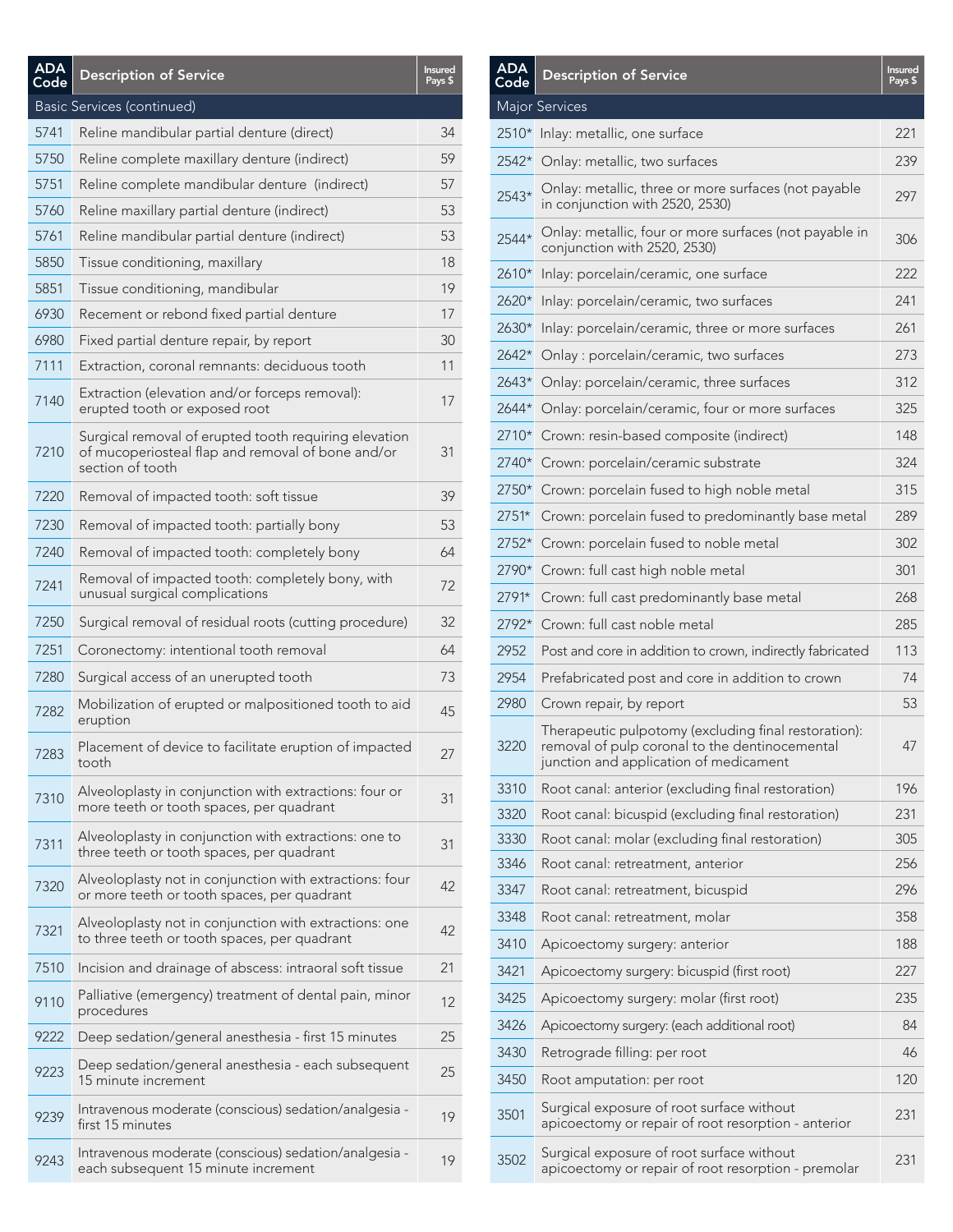| <b>ADA</b><br>Code | <b>Description of Service</b>                                                                                                     | <b>Insured</b><br>Pays \$ |
|--------------------|-----------------------------------------------------------------------------------------------------------------------------------|---------------------------|
|                    | Major Services (continued)                                                                                                        |                           |
| 3503               | Surgical exposure of root surface without<br>apicoectomy or repair of root resorption - molar                                     | 231                       |
| 3920               | Hemisection (including any root removal),<br>not including root canal therapy                                                     | 105                       |
| 4210               | Gingivectomy or gingivoplasty: four or more contiguous<br>teeth or bounded teeth spaces per quadrant                              | 142                       |
| 4211               | Gingivectomy or gingivoplasty: one to three contiguous<br>teeth or bounded teeth spaces per quadrant                              | 47                        |
| 4240               | Gingival flap procedure, including root planing: four<br>or more contiguous teeth or bounded teeth spaces                         | 158                       |
| 4241               | Gingival flap procedure, including root planing: one<br>to three contiguous teeth or bounded teeth spaces<br>per quadrant         | 150                       |
| 4249               | Clinical crown lengthening: hard tissue                                                                                           | 212                       |
| 4260               | Osseous surgery (including elevation of a full thickness<br>flap and closure) - four or more contiguous teeth per<br>quadrant     | 322                       |
| 4261               | Osseous surgery (including elevation of a full<br>thickness flap and closure) - one to three contiguous<br>teeth per quadrant     | 277                       |
| 4263               | Bone replacement - retained natural teeth - first site<br>in quadrant                                                             | 120                       |
| 4264               | Bone replacement - retained natural teeth - each<br>additional site in quadrant                                                   | 77                        |
| 4273               | Autogenous connective tissue graft procedures - per<br>first tooth (including donor and recipient surgical<br>sites)              | 280                       |
| 4275               | Non-autogenous connective tissue allograph<br>(including recipient site and donor material), first<br>tooth in graft              | 221                       |
| 4276               | Combined connective tissue & double pedicle graft<br>per tooth                                                                    | 265                       |
| 4277               | Free soft tissue graft procedure - 1st tooth, implant,<br>or edentulous tooth position in graft                                   | 236                       |
| 4278               | Free soft tissue graft procedure - each additional<br>contiguous tooth implant or edentulous tooth<br>position in same graft site | 45                        |
| 4341               | Periodontal scaling and root planing: four or more<br>teeth per quadrant                                                          | 61                        |
| 4342               | Periodontal scaling and root planing: one to three<br>per quadrant                                                                | 46                        |
| 4355               | Full mouth debridement to enable comprehensive<br>periodontal evaluation & diagnosis                                              | 34                        |
| 4910               | Periodontal maintenance                                                                                                           | 34                        |
| 5110               | Complete denture: maxillary (upper)                                                                                               | 382                       |
| 5120               | Complete denture: mandibular (lower)                                                                                              | 382                       |
| 5130               | Immediate denture: maxillary (upper)                                                                                              | 418                       |
| 5140               | Immediate denture: mandibular (lower)                                                                                             | 418                       |
| $5211*$            | Upper partial: resin base<br>(including any conventional clasps, rests, & teeth)                                                  | 296                       |
| 5212*              | Lower partial: resin base<br>(including any conventional clasps, rests, & teeth)                                                  | 303                       |

| ADA<br>Code | <b>Description of Service</b>                                                                            | <b>Insured</b><br>Pays \$ |
|-------------|----------------------------------------------------------------------------------------------------------|---------------------------|
|             | Major Services (continued)                                                                               |                           |
| $5213*$     | Upper partial: cast metal framework with resin dent<br>bases (including clasps, rests)                   | 420                       |
| 5214*       | Lower partial: cast metal framework with resin dent<br>bases (including clasps, rests)                   | 420                       |
| 5225        | Maxillary partial denture: flex base<br>(including any retentive/clasping materials, rests<br>and teeth) | 420                       |
| 5226        | Mandibular partial dental: flex base<br>(including retentive / clasping materials, rests and<br>teeth)   | 420                       |
|             | 6210* Pontic: cast high noble metal                                                                      | 306                       |
|             | 6211* Pontic: cast predominantly base metal                                                              | 263                       |
| $6240*$     | Pontic: porcelain fused to high noble metal                                                              | 316                       |
| $6241*$     | Pontic: porcelain fused to predominantly base metal                                                      | 288                       |
| $6242*$     | Pontic: porcelain fused to noble metal                                                                   | 302                       |
| $6245*$     | Pontic: porcelain/ceramic                                                                                | 299                       |
| 6545        | Retainer: cast metal for resin-bonded fixed prosthesis                                                   | 123                       |
| 6600        | Retainer inlay - cast noble metal - two surfaces                                                         | 241                       |
| 6601        | Retainer inlay porcelain / ceramic - three or more<br>surfaces                                           | 261                       |
| 6606        | Retainer inlay - cast noble metal - two surfaces                                                         | 239                       |
| 6607        | Retainer inlay - cast noble metal - three or more<br>surfaces                                            | 257                       |
| 6608        | Retainer onlay porcelain/ceramic: two surfaces                                                           | 273                       |
| 6609        | Retainer onlay porcelain/ceramic: three or more<br>surfaces                                              | 312                       |
| 6615        | Retainer onlay cast noble metal: three or more<br>surfaces                                               | 297                       |
| 6720        | Retainer crown: resin with high noble metal                                                              | 299                       |
| 6721        | Retainer crown: resin with predominantly base metal                                                      | 250                       |
| 6722        | Retainer crown: resin with noble metal                                                                   | 277                       |
| 6740        | Retainer crown: porcelain/ceramic                                                                        | 350                       |
| 6750        | Retainer crown: porcelain fused to high noble metal                                                      | 315                       |
| 6751        | Retainer crown: porcelain fused to predominantly<br>base metal                                           | 288                       |
| 6752        | Retainer crown: porcelain fused to noble metal                                                           | 302                       |
| 6790        | Retainer crown: full cast high noble metal                                                               | 301                       |
| 6791        | Retainer crown: full cast predominantly base metal                                                       | 266                       |
| 6792        | Retainer crown: full cast noble metal                                                                    | 280                       |
| 7961        | Buccal/labial frenectomy (frenulectomy)                                                                  | 98                        |
| 7962        | Lingual frenectomy (frenulectomy)                                                                        | 98                        |
| 7963        | Frenuloplasty                                                                                            | 112                       |
|             |                                                                                                          |                           |

\*Including routine post delivery care

ADA